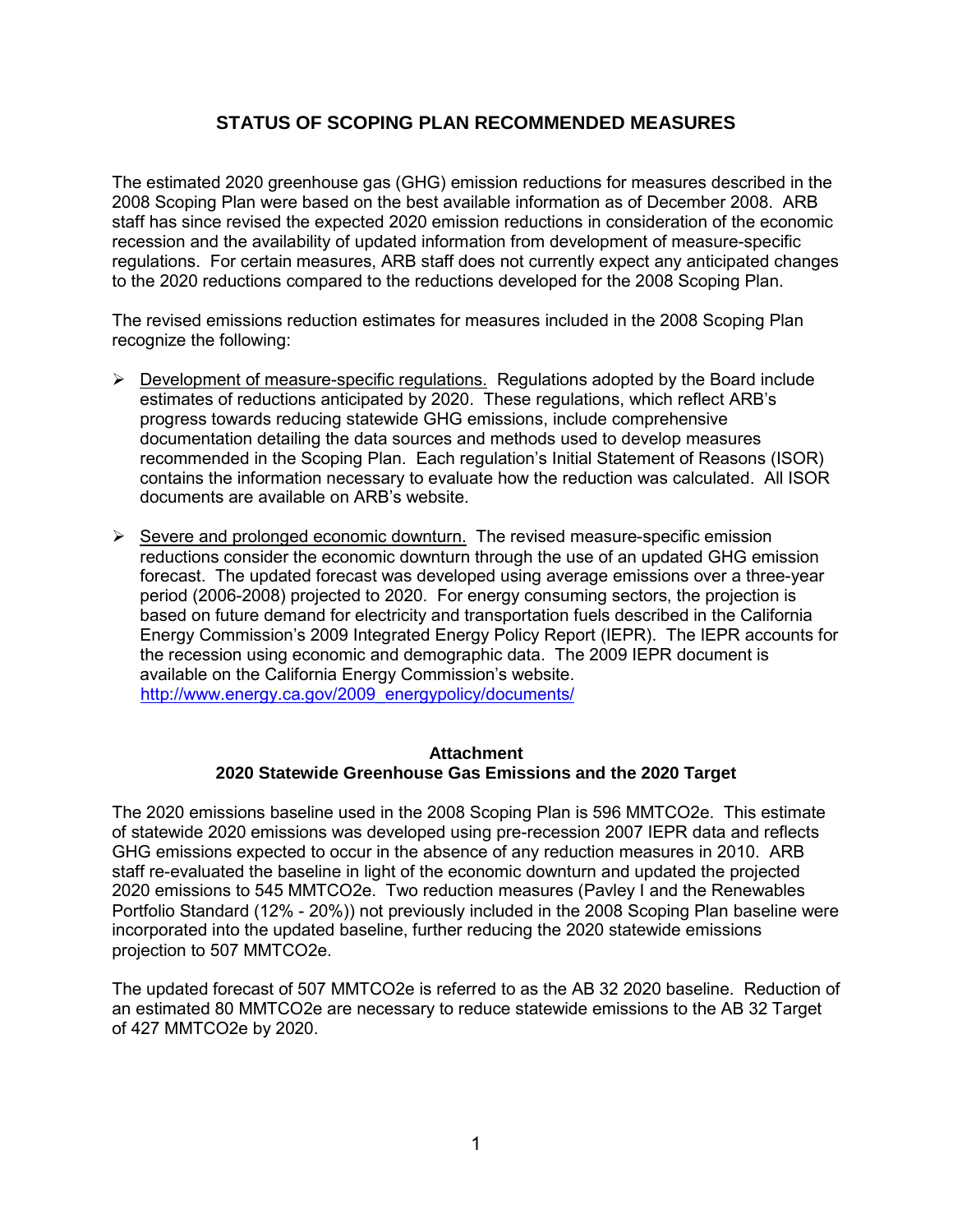## **ESTIMATED REDUCTIONS FROM CAPPED SOURCES/SECTORS**

## **Pavley**

The Scoping Plan estimated Pavley 2020 reductions as 31.7 MMTCO2e, of which 27.7 was identified as Pavley and 4.0 as Advanced Clean Cars. The California Energy Commission (CEC) 2009 Integrated Energy Policy Report (IEPR) fuel forecast was referenced to estimate the potential reduction attributed to the Pavley portion (vehicles model-years 2009-2016) of this measure under post-economic downturn conditions, resulting in an estimated reduction of 26.1 MMTCO2e. Pavley has been incorporated into ARB baseline inventories.

<http://www.arb.ca.gov/cc/ccms/ccms.htm>

## **Advanced Clean Cars**

In the Scoping Plan this measure was estimated to reduce 4.0 MMTCO2e, which has been adjusted to reflect the economic downturn as described for the Pavley regulation (see above). The resulting estimated reduction is 3.8 MMTCO2e. The Advanced Clean Car measure is under development and focuses on vehicles model-years 2017-2025. [http://www.arb.ca.gov/msprog/clean\\_cars/clean\\_cars.htm](http://www.arb.ca.gov/msprog/clean_cars/clean_cars.htm) 

## **Renewables Portfolio Standard (RPS, 20% by 2020)**

In the 2008 Scoping Plan, renewables were estimated to achieve 21.3 MMTCO2e of GHG reductions in 2020, of which 7.9 MMTCO2e would be achieved by the RPS (12%- 20%) and 13.4 MMTCO2e would be achieved by the Renewable Electricity Standard (RES, 20%-33%). Estimated RPS reductions in 2020 have been updated to reflect changed economic conditions based on the 2009 IEPR demand forecast and are 12.0 MMTCO2e. The updated RPS reduction has been incorporated into ARB baseline inventories. The RPS program is administered by the California Public Utilities Commission (CPUC).

<http://www.cpuc.ca.gov/PUC/energy/Renewables/>

## **Renewable Electricity Standard (RES, 33%)**

The RES measure was estimated to provide 13.4 MMTCO2e of reductions in the Scoping Plan (see above). Estimated emission reductions are presumed to be equivalent to those identified in a Staff Report (ISOR) prepared by ARB in 2010 which estimated reductions as 12.0 MMTCO2e. Reductions associated with unbundled Renewable Energy Credits (RECs) were subtracted from the ISOR value, yielding a value of 11.4 MMTCO2e. This measure is being implemented by the CEC and CPUC under SBX1-2, signed by Governor Brown in April 2011.

<http://www.energy.ca.gov/renewables/>

<http://www.arb.ca.gov/regact/2010/res2010/res10isor.pdf> [http://leginfo.ca.gov/pub/11-12/bill/sen/sb\\_0001-0050/sbx1\\_2\\_bill\\_20110412\\_chaptered.pdf](http://leginfo.ca.gov/pub/11-12/bill/sen/sb_0001-0050/sbx1_2_bill_20110412_chaptered.pdf)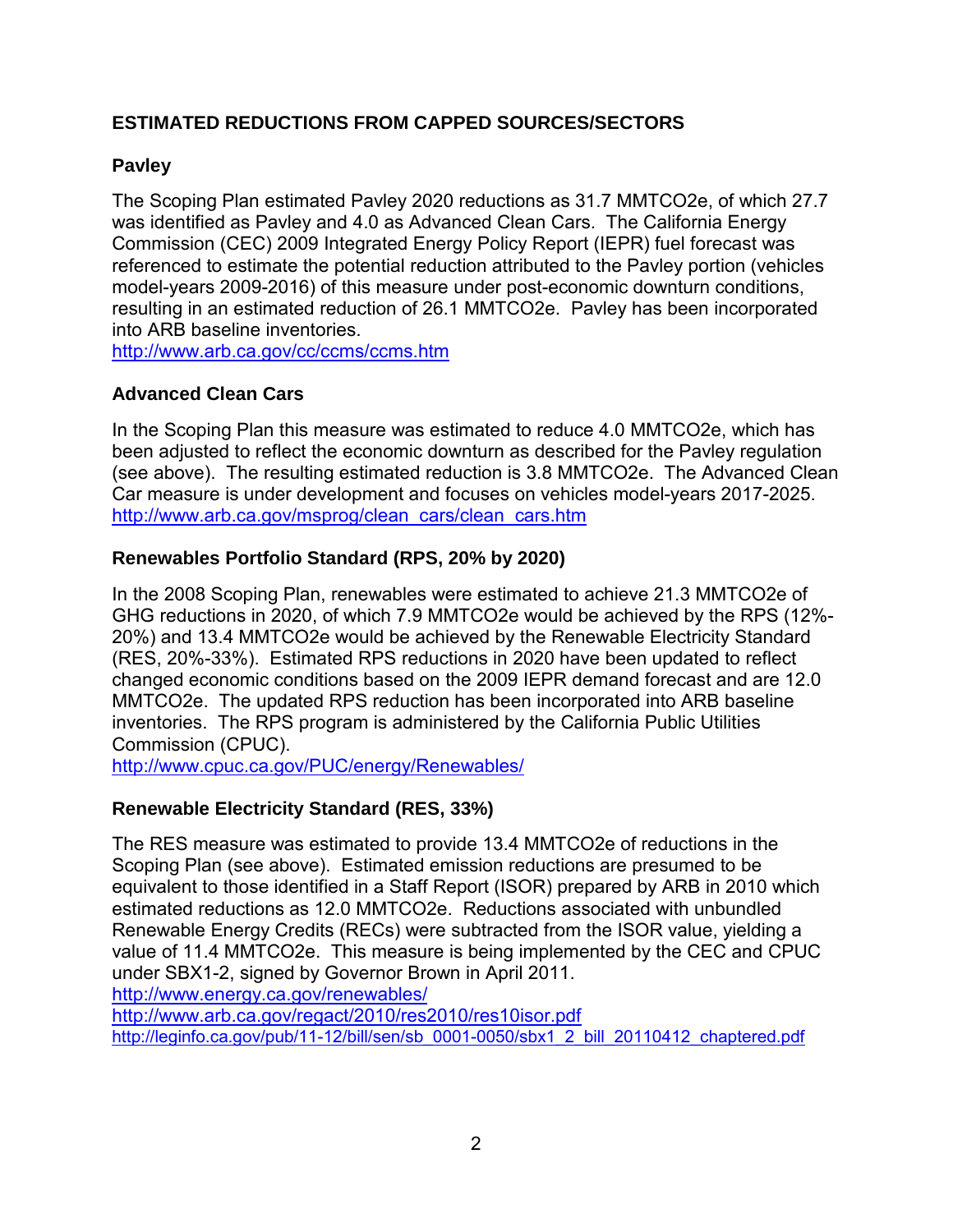### **Low Carbon Fuel Standard (LCFS)**

In the Scoping Plan, the LCFS was estimated to achieve 15.0 MMTCO2e reductions in 2020. Based on the proposed regulation, the reduction in the ISOR was calculated as 15.8 MMTCO2e. In order to reflect changed economic conditions, the estimated reduction from the regulation was recalculated using the same methodology as the Scoping Plan but with more recent data, resulting in an estimated reduction of 15.0 MMTCO2e.

<http://www.arb.ca.gov/fuels/lcfs/lcfs.htm>

## **Energy Efficiency**

Energy efficiency consists of several measures that include building and appliance efficiency, increased combined heat and power (CHP) generation, and solar water heating (AB 1470 goal).

The energy efficiency and conservation measures have been adjusted to reflect changed economic conditions using the methodology in the Scoping Plan but with more current data from the 2009 IEPR. The estimated reduction is updated from 19.5 MMTCO2e to 11.9 MMTCO2e. Achievement of these emission reductions is dependent on continued funding and implementation of efficiency programs.

The CPUC recently approved a settlement designed to increase the amount of CHP operated by Independently Owned Utilities (IOUs) in the State. The settlement identifies a 4.8 MMTCO2e incremental GHG emission reduction goal by 2020. However, due to accounting differences between the Scoping Plan and the settlement, actual reductions in 2020 may differ from the 4.8 MMTCO2e.

The reduction attributed to Solar Water Heating in the Scoping Plan, 0.1 MMTCO2e, has been adjusted to reflect the changed economic conditions, but because the change is small, the resulting value (to one decimal place) is unchanged. The Solar Water Heating measure is being implemented and funded by the CPUC as a component of the California Solar Initiative, Thermal Development Program. <http://www.cpuc.ca.gov/PUC/energy/Solar/thermhistory.htm>

## **Regional Transportation-Related GHG Targets**

The Scoping Plan identified 5.0 MMTCO2e as a placeholder for what could be achieved by the Sustainable Communities and Climate Protection Act of 2008 (SB 375) through sustainable regional transportation and local land use planning. The SB 375 Staff Report identifies 3.0 MMTCO2e, which is the aggregate from the regional passenger vehicle GHG reduction targets established for the 18 Metropolitan Planning Organizations approved in 2010.

[http://arb.ca.gov/cc/sb375/staffreport\\_sb375080910.pdf](http://arb.ca.gov/cc/sb375/staffreport_sb375080910.pdf)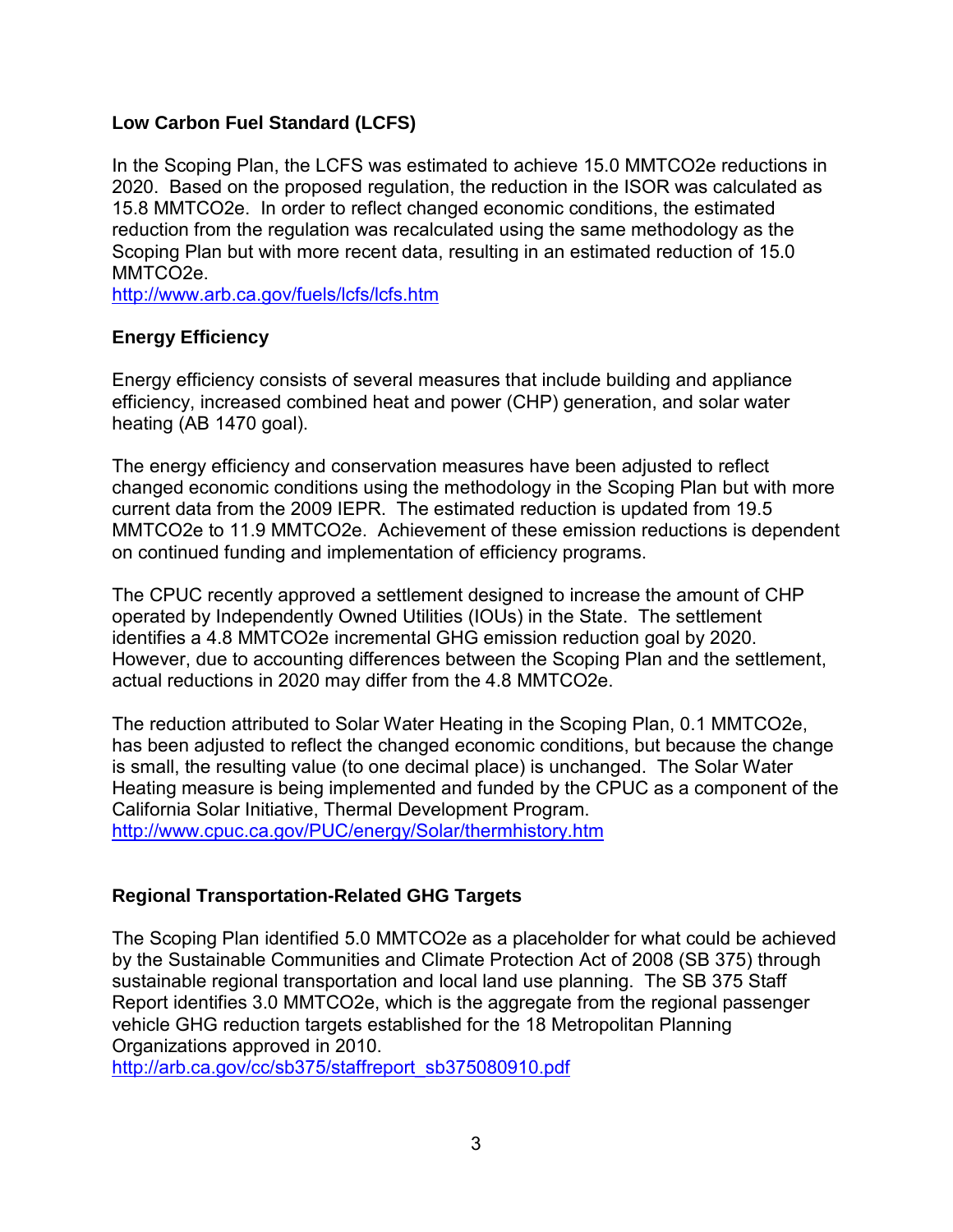### **Vehicle Efficiency Measures**

Vehicle efficiency measures in the Scoping Plan include Low Friction Oil, Tire Pressure Regulation, Tire Tread Program, and Solar Reflective Automotive Paint and Window Glazing. In the Scoping Plan, these measures were estimated to achieve a combined reduction of 4.5 MMTCO2e in 2020.

The Tire Pressure Regulation is approved and the estimated reduction identified in the ISOR is unchanged from the Scoping Plan estimate of 0.6 MMTCO2e. The Tire Tread Program (0.3 MMTCO2e in the Scoping Plan) is under evaluation and potential reductions are uncertain at this time. Low Friction Oil has been achieved in practice (2.8 MMTCO2e in the Scoping Plan). Potential reductions through cool car design are to be considered as part of the Advanced Clean Cars measure. <http://www.arb.ca.gov/regact/2009/tirepres09/tireisor.pdf>

### **Goods Movement**

Goods Movement includes measures to reduce emissions from shipping and port operations including such actions as reducing vessel speed and electrifying port equipment. The Scoping Plan attributed 3.5 MMTCO2e to these system-wide measures. System-wide efficiency improvements are in progress but are not likely to provide significant GHG reductions by 2020. <http://www.arb.ca.gov/planning/gmerp/gmerp.htm>

The Scoping Plan attributed 0.2 MMTCO2e of reductions to the Shore Power for Ocean-going Vessels measure. The ISOR for this regulation estimated potential reductions to range between 0.12 and 0.24 MMTCO2e. The estimated reduction of 0.2 MMTCO2e identified in the Scoping Plan is considered representative of this measure. <http://www.arb.ca.gov/ports/shorepower/shorepower.htm>

### **Million Solar Roofs**

The Scoping Plan estimated the Million Solar Roofs measure could reduce 2.1 MMTCO2e emissions in 2020. The estimated reduction has been recalculated using the same methodology as that presented in the Scoping Plan with an updated grid emission factor, then proportionally adjusted to reflect the economic downturn, resulting in an estimated reduction of 1.1 MMTCO2e in 2020. The Million Solar Roofs measure is being implemented and funded by the CEC and CPUC as a component of the California Solar Initiative program.

[http://www.energy.ca.gov/ghg\\_emissions/index.html](http://www.energy.ca.gov/ghg_emissions/index.html)  <http://www.cpuc.ca.gov/PUC/energy/Solar/aboutsolar.htm>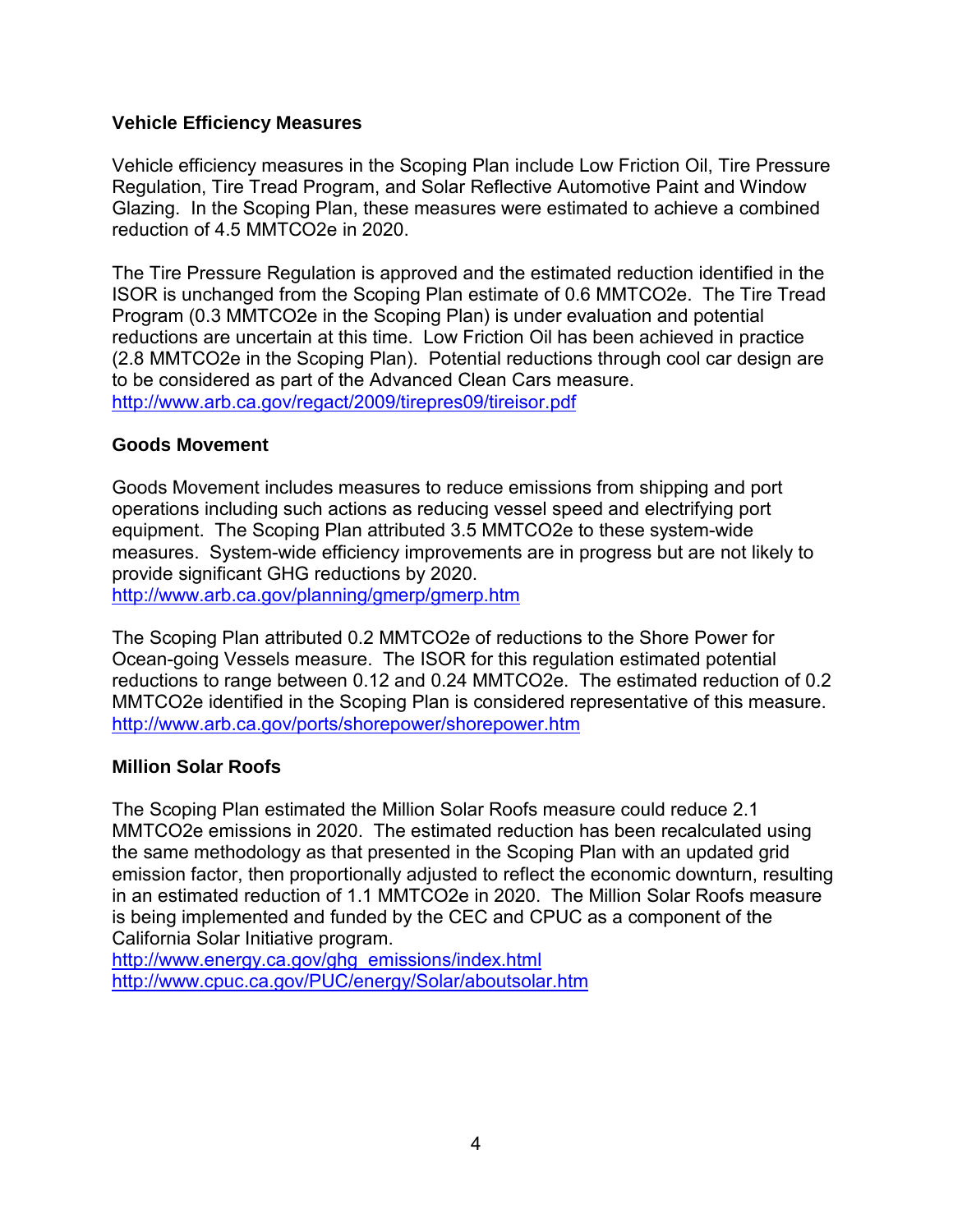### **Medium/Heavy Duty Vehicles**

The Scoping Plan identified potential reductions of 0.9 MMTCO2e from the Heavy Duty Aerodynamic Efficiency measure and 0.5 MMTCO2e from the Medium/Heavy Hybridization measure.

The Heavy Duty Aerodynamics measure is approved and the ISOR identifies 1.0 MMTCO2e of reductions, which has been adjusted proportional to the economic downturn resulting in an estimated reduction of 0.9 MMTCO2e in 2020. The hybridization measure is under evaluation and potential reductions are uncertain at this time.

<http://www.arb.ca.gov/regact/2008/ghghdv08/ghgisor.pdf>

## **High Speed Rail**

The 1.0 MMTCO2e estimated GHG reduction attributed to High Speed Rail is unchanged from that identified in the Scoping Plan. This measure is being implemented under an approved bond measure and Federal grant; GHG reductions in 2020 are dependent upon the implementation of High Speed Rail in 2020.

### **Industrial Measures (for sources covered under cap-and-trade program)**

Industrial measures include Refinery Measures and Energy Efficiency & Co-Benefits Audits. The Scoping Plan identified potential reductions of 0.3 MMTCO2e in 2020. These measures are under evaluation, so potential reductions are uncertain at this time. <http://www.arb.ca.gov/cc/energyaudits/energyaudits.htm>

## **Cap-and-Trade**

The cap-and-trade regulation would establish a declining limit (cap) on 85-percent of statewide GHG emissions. The declining cap established in the regulation would ensure that all necessary reductions occur to meet the 2020 target, even if the estimated reductions from other measures fall short. <http://www.arb.ca.gov/cc/capandtrade/capandtrade.htm>

## **ESTIMATED REDUCTIONS FROM UNCAPPED SOURCES/SECTORS**

## **High Global Warming Potential (GWP) Gas Measures**

The Scoping Plan identified seven high GWP measures with the potential to reduce an estimated 20.2 MMTCO2e.

H-1: Motor Vehicle Air/Conditioning was estimated to achieve 0.3 MMTCO2e in the Scoping Plan. This regulation is adopted. The Scoping Plan value has been adjusted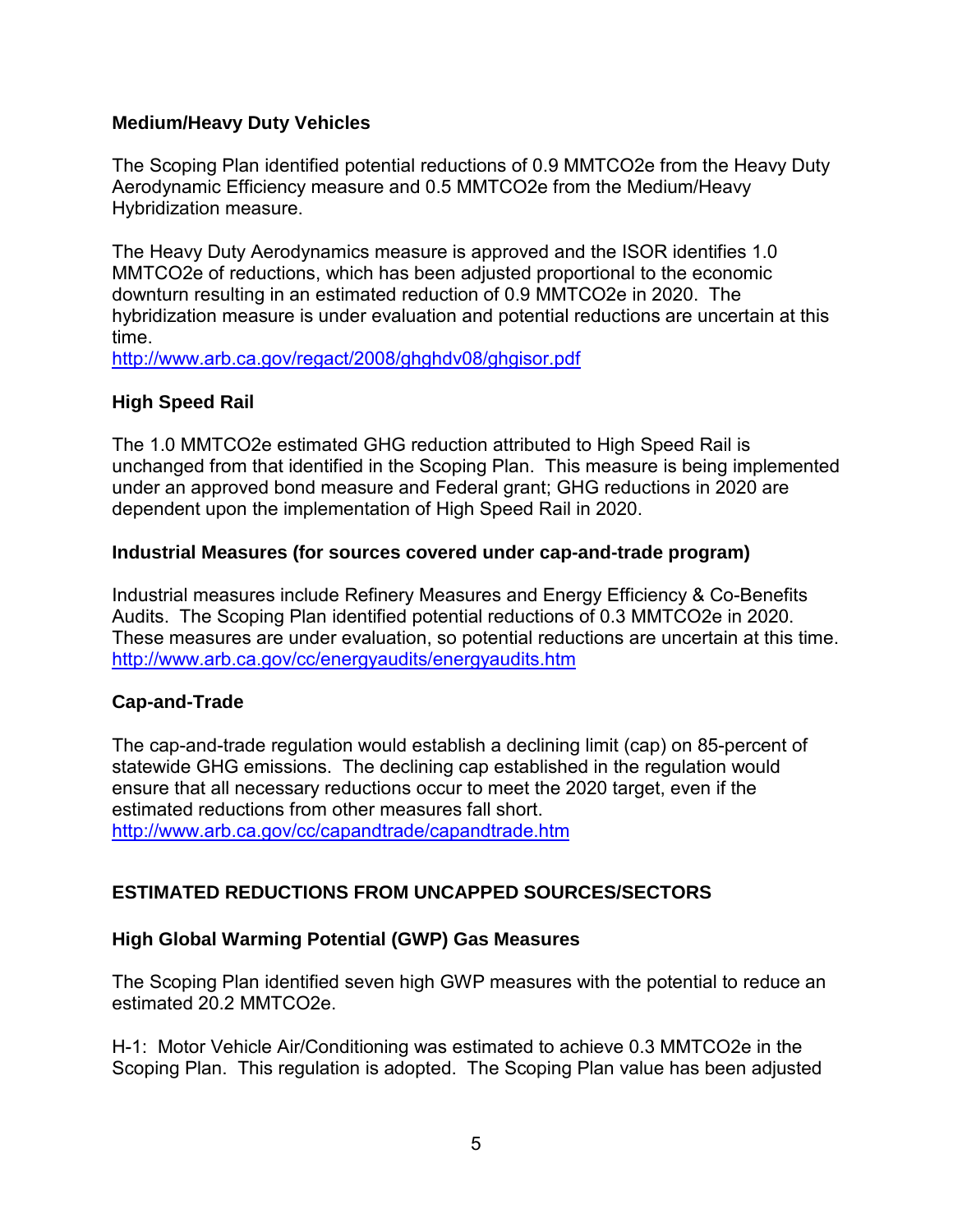proportional to the economic downturn, resulting in an estimated reduction of 0.2 MMTCO2e.

H-2: The  $SF_6$  Reductions Non-Utility and Non-Semiconductor Applications measure is adopted. However,  $SF<sub>6</sub>$  reductions are not in the ARB inventory and therefore cannot be tracked, so potential reductions are considered uncertain.

H-3: Semiconductor manufacturing was estimated to achieve 0.2 MMTCO2e in the Scoping Plan. This regulation is adopted. The Scoping Plan value has been adjusted proportional to the economic downturn, but the resulting change is so small that the reported value (to one decimal place) remains 0.2 MMTCO2e.

H-4: Consumer Products was estimated to achieve 0.3 MMTCO2e in the Scoping Plan. This regulation is adopted and the ISOR calculated 0.2 MMTCO2e.

H-5: High GWP reduction from mobile sources was estimated to achieve 3.3 MMTCO2e in the Scoping Plan. The mobile air conditioning component of this measure will be considered in the Advanced Clean Cars measure. The leak test, refrigerant recovery, and Federal ban components are under evaluation and potential reductions are uncertain at this time.

H-6: High GWP reduction from Stationary Sources includes refrigerant management, foam recovery and destruction,  $SF_6$  leak reduction, the use of alternative suppressants in fire protection, and early retirement of residential refrigerators, which combined were estimated to achieve 10.9 MMTCO2e of reductions in the Scoping Plan. The estimated reduction identified in the Refrigerant Management Program ISOR is 7.2 which adjusted proportionally to the economic downturn results in an estimated reduction of 5.8 MMTCO2e. The ISOR for  $SF_6$  leak reduction identifies a potential reduction of 0.1 MMTCO2e. The remaining components of H-6 are under evaluation and potential reductions are uncertain at this time.

H-7: Mitigation Fee on High GWP Gases was estimated to achieve 5.0 MMTCO2e in the Scoping Plan. Implementation of a mitigation fee on high GWP gases is not considered feasible at this time.

<http://www.arb.ca.gov/regact/2009/semi2009/semiisor.pdf> <http://www.arb.ca.gov/regact/2008/cp2008/cpisor08.pdf> <http://www.arb.ca.gov/regact/2009/gwprmp09/isorref.pdf>

## **Sustainable Forests**

The Scoping Plan estimated that sustainable forest practices could achieve 5.0 MMTCO2e of reduction through sequestration. The currently recognized reduction is unchanged from that identified in the Scoping Plan. <http://www.arb.ca.gov/cc/forestry/forestry.htm>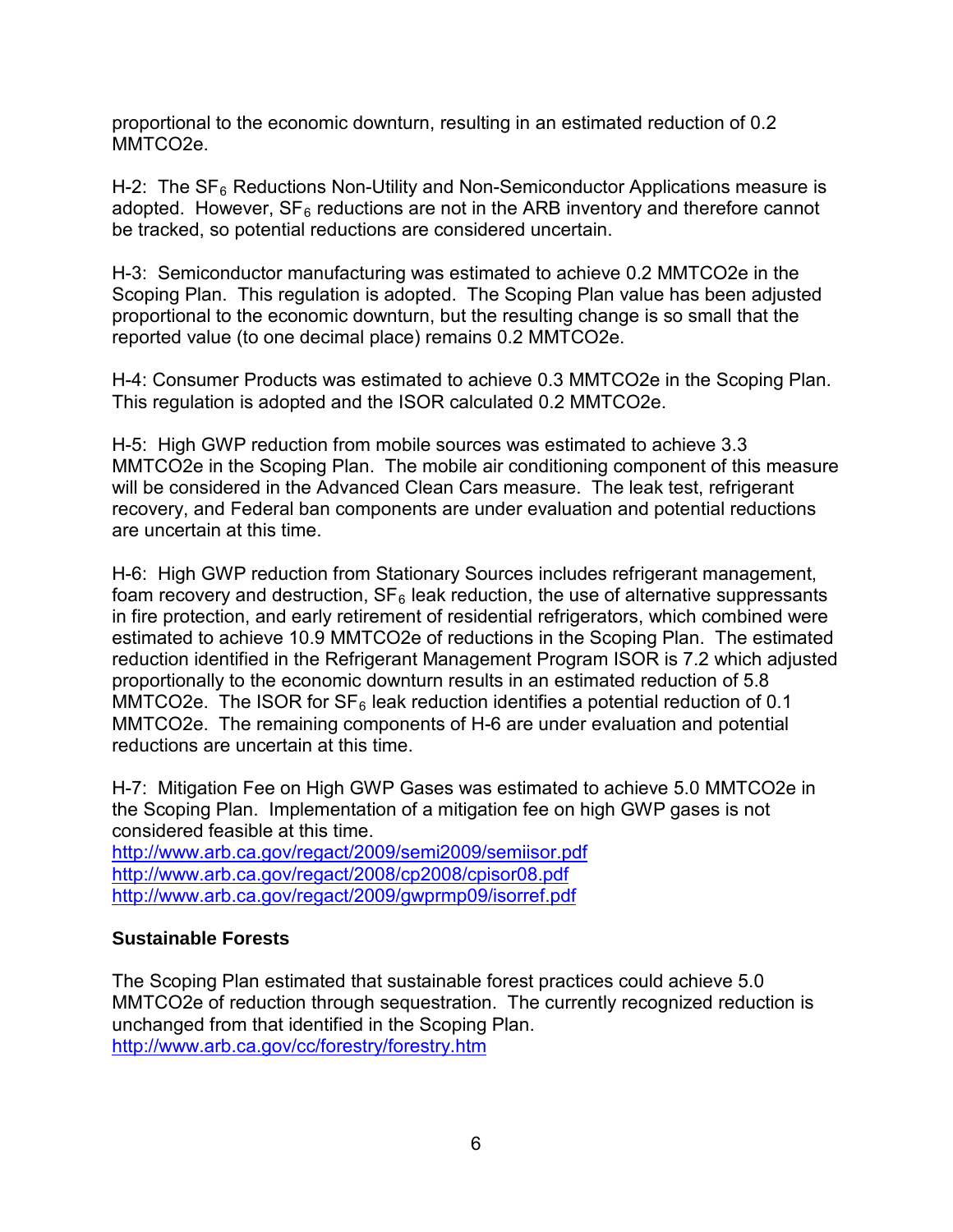### **Industrial Measures (sources not covered under cap-and-trade program)**

Industrial measures implemented by sources not covered under cap-and-trade program address emissions from oil and gas extraction and transmission operations. The Scoping Plan identifies a potential reduction of 1.1 MMTCO2e for these measures. These measures are under review and potential reductions are uncertain at this time. <http://www.arb.ca.gov/cc/oil-gas/oil-gas.htm> <http://www.arb.ca.gov/cc/gas-trans/gas-trans.htm>

### **Recycling and Waste (landfill methane capture)**

The Scoping Plan estimated the potential reduction from landfill methane capture as 1.0 MMTCO2e. The ISOR estimated the potential reduction to be 1.5 MMTCO2e. <http://www.arb.ca.gov/regact/2009/landfills09/isor.pdf>